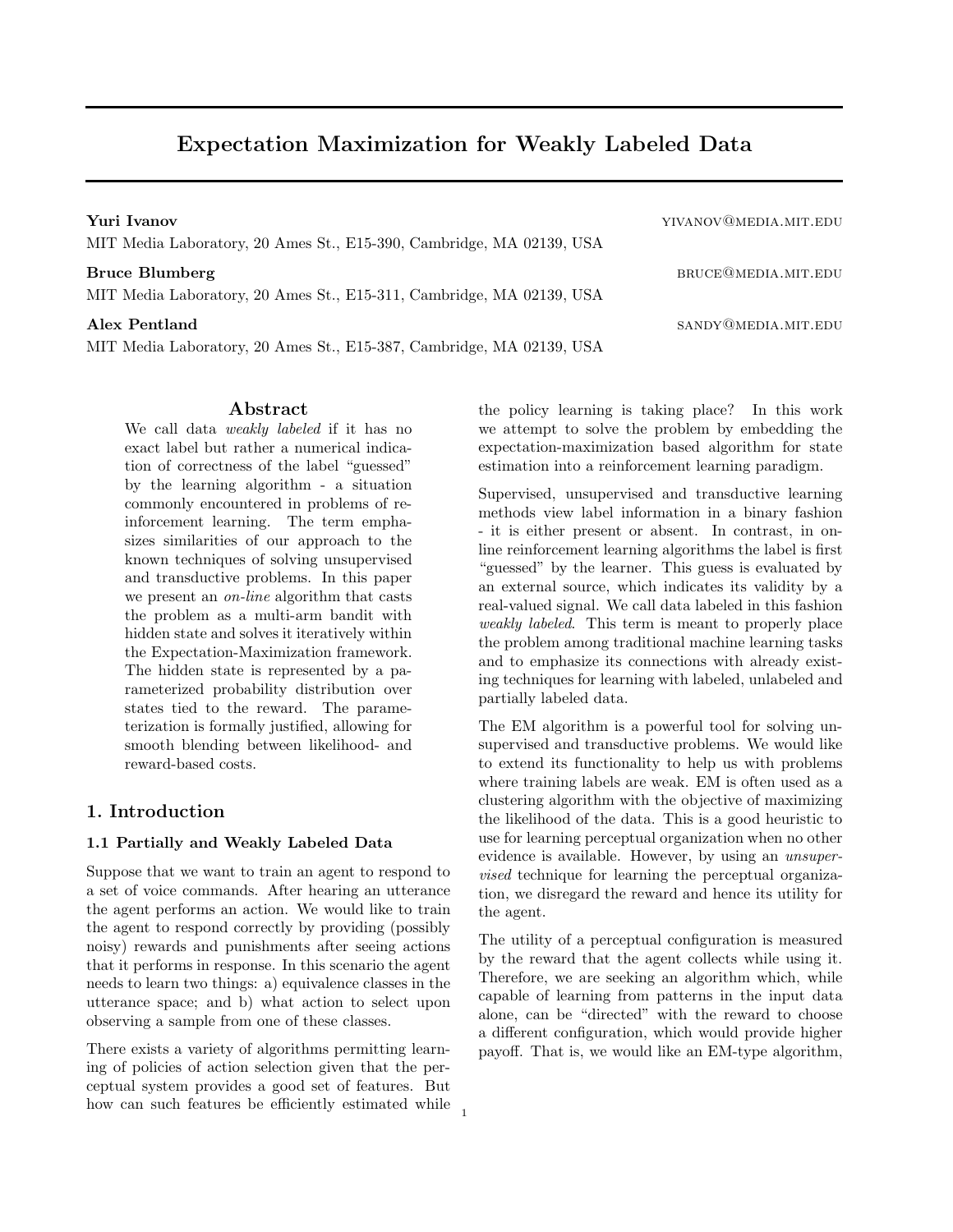

**Figure 1:** 10-armed bandit model. Each of the 10 arms produces a reward by drawing a sample from a corresponding distribution. Each box signifies the reward distribution with some mean (horizontal bar) and variance (height of the box).

which would allow for inclusion of reward into its objective for state estimation, while learning the policy of action selection. This is the main topic of the paper.

The paper proceeds as follows: after introducing the multi-state bandit problem and listing the relevant prior work, section 2 formally justifies modifications to the EM algorithm that allow for inclusion of the reward information into the parameter estimation. Section 3 uses these results to connect the extended EM with a multi-state bandit problem with hidden state. Experiments with these models, showing the results for different objectives, are presented in section 4. We conclude in section 5 with a brief summary of the algorithm, showing some of the problems with the algorithm and indicating future directions of our work.

#### **1.2 Multi-State Bandit Problem**

The problem of the agent training, as described earlier, falls into the category of *associative learning with hidden state*. If we model the input space with a mixture distribution, then the problem can be described as follows: given an observation, estimate the state of the world from a finite set of states,  $S = \{s_i\}$ . Given the belief about the state membership, select an action (label), which will result in the maximum amount of payoff received once the action is performed. With that payoff update parameters of the policy of the action selection, and of the input distribution.

This problem is often thought of as a multi-state Narmed bandit (Sutton & Barto, 1998). The N-armed bandit is a gambling device with a set of  $N$  arms (see fig. 1). Each arm has a probability distribution associated with it, according to which the sample reward is drawn every time the arm is pulled. Most frequently the reward generating process is assumed to be stationary or, at most, slowly varying.

Now imagine that the bandit can be in any one of M states, each of which have different distributions of the



**Figure 2:** 2-state 10-armed bandit model. The bandit randomly switches between two states, according to a sample drawn from  $p(s)$ . After selecting the state, s, and observation,  $x^n$  is produced from a distribution  $p(x|s)$ .

reward. Before each trial the bandit switches to a new state and produces an observation,  $x^n$ , from the distribution associated with this state (see fig. 2). The player's goal is to identify this state and perform action selection and model update for that state. When the state is perfectly known the problem reduces to M independent N-armed bandits. It is more difficult when the state is hidden and must be estimated. It is this problem that we address in this paper.

#### **1.3 Related Work**

Our work proposes a variant of the Expectation Maximization algorithm (Dempster & Rubin, 1977; Redner & Walker, 1984; Xu & Jordan, 1996) that allows us to situate it within the context of reinforcement learning. Neal and Hinton (1998) show a view of the EM algorithm that allows for modifications made in this paper. At a certain parameter setting and binary reward our algorithm can be viewed as an on-line version of the  $\lambda$ EM, presented by Nigam et al. (2000), for learning with partially labeled data (albeit for a Gaussian Mixture) and transductive inference (Vapnik, 1998). The goal of the algorithm described here, however, is to develop a mechanism of perceptual learning for an agent learning from the environment in a Reinforcement Learning framework. To learn action selection policy we use an N-armed bandit model, e.g. (Sutton & Barto, 1998) estimating its parameters with the reinforcement pursuit algorithm of Thathachar and Sastry (1985), applying it to a set of states simultaneously.

A problem similar to ours was explored by Likas (1999), who used a variant of the REINFORCE algorithm (Williams, 1987) to learn Vector Quantization on the batch data, aided by a reward signal.

The technique of probability matching for reinforcement learning used here is similar to that shown by Sabes and Jordan (1996). Using this technique we can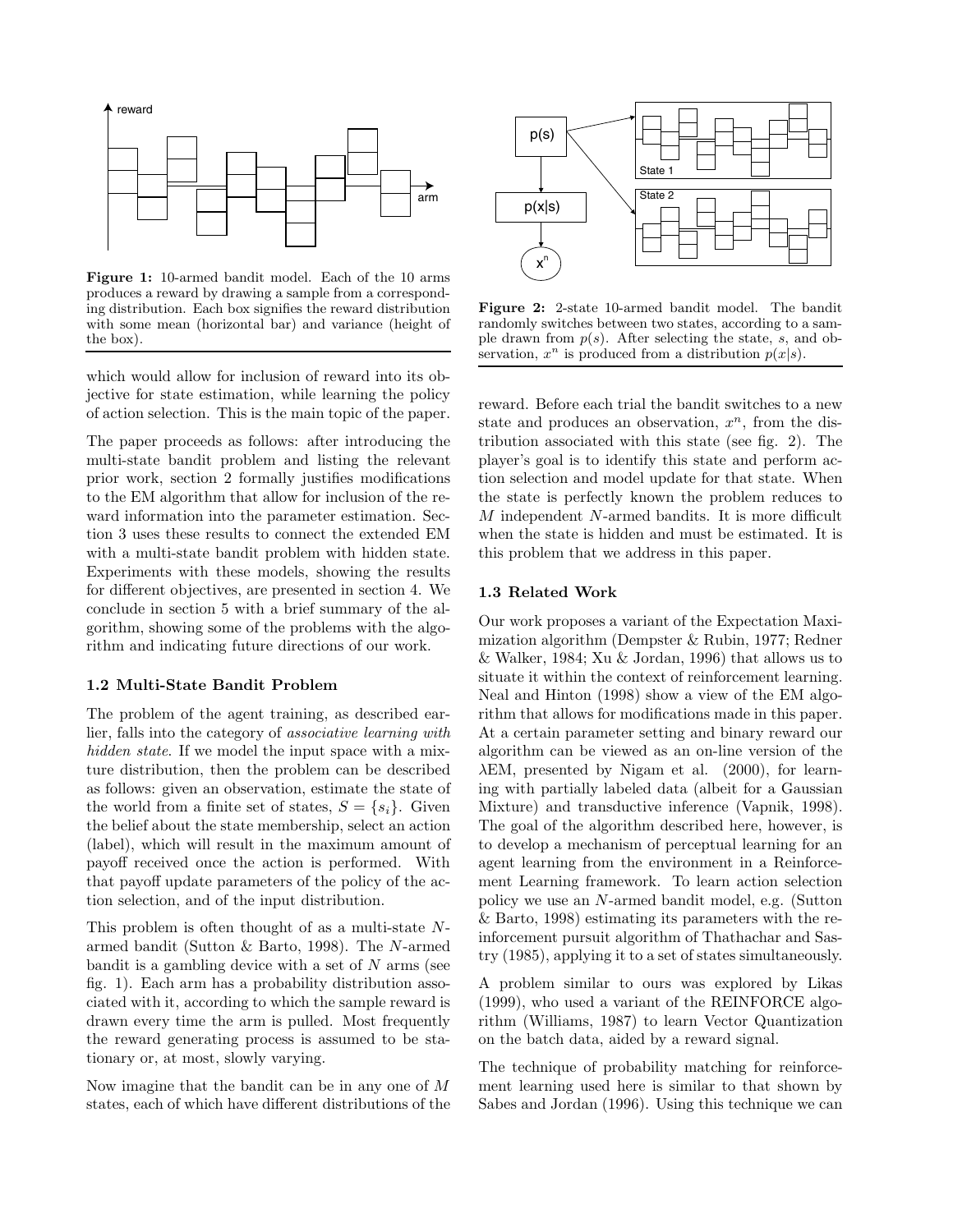construct a reward-dependent probability distribution to guide the convergence of the algorithm.

### **2. State Estimation With Reward**

We use an EM algorithm for estimation of the state parameters. In this section we introduce a technique for including the reward function into the EM reestimation procedure. The new objective function is simply implemented in the EM framework while allowing the algorithm to "fall back" to the unsupervised mode if no reward is provided.

#### **2.1 Reward-driven variational bound**

Typically, the EM algorithm for density estimation is used for unsupervised maximization of the likelihood function of a parametric density model when obtaining an analytical solution for the gradient in parameter space is difficult. This is the case when we need to learn parameters of a mixture density. In our algorithm we represent the input space by a mixture density,  $p(x; \theta) = \sum_i p(s_i)p(x|s_i; \theta_i)$ , parameters of which,  $\theta$ , we would like to estimate. The goal of the algorithm, however, is to not simply maximize the likelihood of the data, but also take into account the external reward signal if such is present. To do so, in this section we justify a new cost function which allows for inclusion of the reward in the traditional EM framework.

**EM as a variational bound optimization.** The main idea of EM is based on simple geometric reasoning - if instead of maximizing some difficult function we maximize its convex lower bound that touches the function at a current parameter value, then a step in the direction of the gradient of this bound is also a step in the direction of the local maximum of the function. For a likelihood function,  $f(\theta) = p(x, \theta)$ , where x is the data set and  $\theta$  is the vector of parameters, the EM algorithm is based on the following bound (GAM inequality):

(1)  

$$
f(\theta) = \int p(x, s, \theta) \frac{q(s)}{q(s)} ds
$$

$$
\geq \prod_{s} \left( \frac{p(x, s, \theta)}{q(s)} \right)^{q(s)} = g(x, \theta)
$$

Here,  $g(x, \theta)$  is a lower bound of the likelihood,  $f(\theta)$ , and  $q(s)$  is some positive function of s, integrating to 1. Typically, for the purposes of optimization of  $f(\theta)$ , the logarithm of  $g(x, \theta)$  is optimized:

(2) 
$$
G(x, \theta) = \int q(s) \log p(x, s, \theta) - q(s) \log q(s) ds
$$

It follows from eqn. (1) that for any density  $q(s)$ ,  $G(x, \theta)$  is a lower bound on log  $f(\theta)$ . Now we need to find the density  $q(s)$ , which touches  $\log f(\theta)$  at  $\theta$ . The cost function in eqn. (2) can be re-written as follows, (Neal & Hinton, 1998):

$$
(3) \qquad G(x,\theta) = -D(q(s)||p(s|x,\theta)) + \log f(\theta)
$$

where  $D(p||q)$  is a Kullback-Leibler Divergence between distributions  $p$  and  $q$ . From here it is easily shown that  $G(x, \theta) = \log f(\theta)$  when  $q(s) = p(s|x, \theta)$ , that is, the bound will be touching the likelihood function at the current  $\theta$ .

**Augmented reward bound.** In order to let EM include the expected reward into the optimization we need to augment the EM bound shown above with a reward-dependent term. We do that by using the probability matching technique (Sabes & Jordan, 1996).

To learn preferred cluster configurations, we consider observation-state pairs and construct a rewarddependent probability distribution,  $p^*(s|x;\bar{r})$ . The task of the learning algorithm is to select from a set of conditional distributions  $p(\mathcal{S}|\mathcal{X}, \theta)$ , aided by rewards that are provided by the environment for some of the data points. These rewards can be thought of as inverse energies - pairs  $(s, x)$  receiving higher rewards correspond to low energy states. Energies can be converted to probabilities via the Boltzmann distribution, which represents the ideal observation-state mapping -  $(s, x)$  pairs receiving higher rewards being more likely than pairs receiving low reward. If the parameters of  $p(s|x, \theta)$  are adjusted so that it is close to  $p^*(s|x; \overline{r})$ , then the output of the algorithm will typically result in higher rewards.

We follow this line of reasoning while making  $p^*(s|x;\bar{r})$ *proportional* to the Boltzmann distribution as shown later in the text. We need to consider this distribution and penalize the estimator for being different from this distribution in the posterior. We begin with adding an extra term to the equation (3):

(4) 
$$
F(x, \theta) = -D (q(s)||p(s|x, \theta)) +
$$

$$
E_{q(s)} \left[ \log \frac{p^*(s|x; \bar{r})}{p(s|x, \theta)} \right] + \log f(\theta)
$$

When  $q(s)$  is set to the posterior distribution,  $p(s|x, \theta)$ , the expectation term turns into negative divergence between the posterior and,  $p^*(s|x;\bar{r})$ :

(5) 
$$
E_{q(s)} \left[ \log \frac{p^*(s|x;\bar{r})}{p(s|x,\theta)} \right] \Big|_{q(s)=p(s|x,\theta)} = D(p(s|x,\theta)||p^*(s|x;\bar{r}))
$$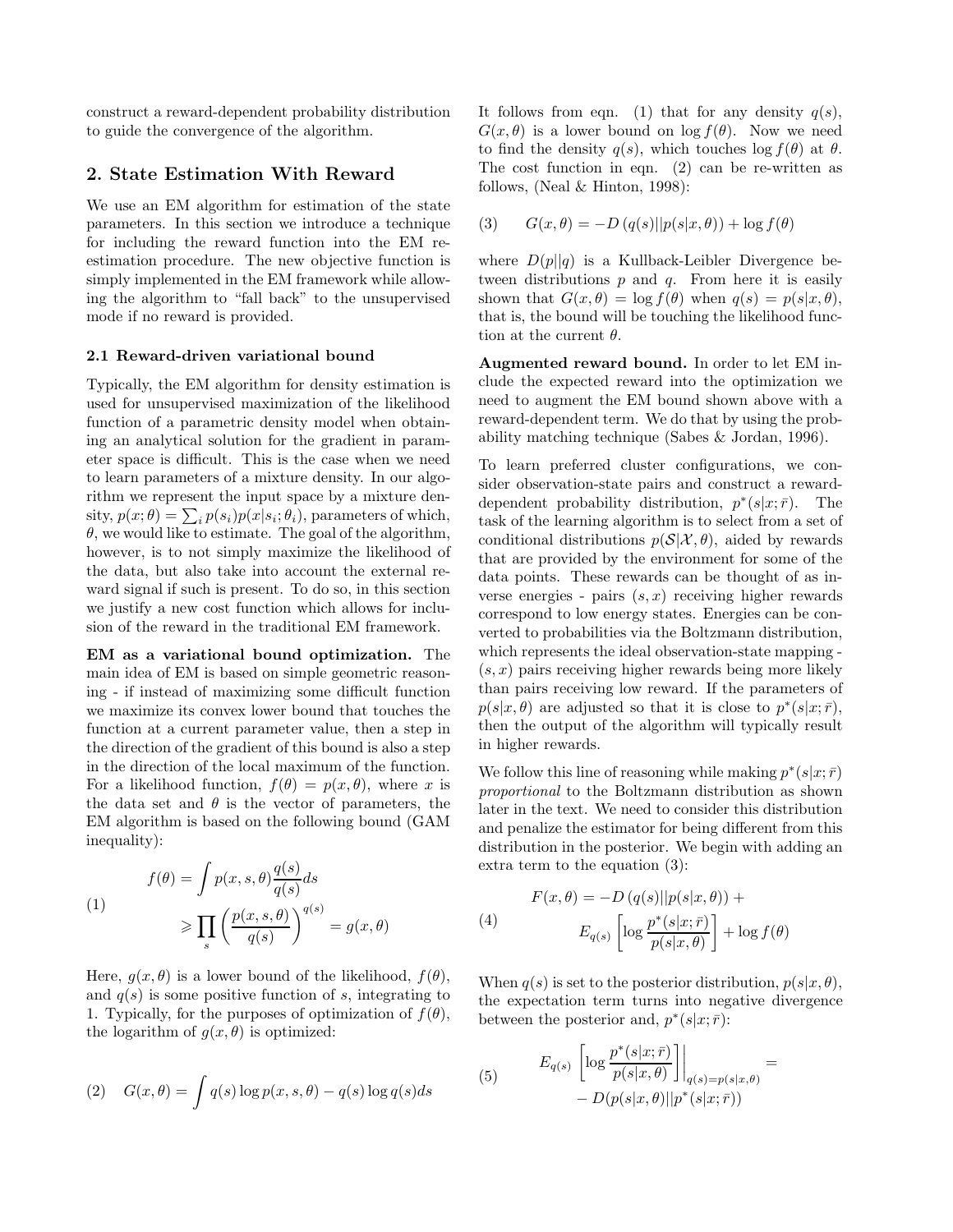In fact this term induces a different but very intuitive bound for the likelihood maximization, which is shown in the proposition 2.1.

**Proposition 2.1.**  $F(x, \theta)$  *is a lower bound on*  $\log f(\theta)$ .

*Proof.* Starting from (4), we can write:

(6)  
\n
$$
F(x, \theta) = -D (q(s)||p(s|x, \theta))
$$
\n
$$
+ E_{q(s)} \left[ \log \frac{p^*(s|x; \bar{r})}{p(s|x, \theta)} \right] + \log f(\theta) =
$$
\n
$$
\int q(s) \log \frac{p(s|x, \theta)}{q(s)} ds
$$
\n
$$
+ \int q(s) \log \frac{p^*(s|x; \bar{r})}{p(s|x, \theta)} ds + \log f(\theta) =
$$
\n
$$
\int q(s) \left[ \log \frac{p(s|x, \theta)}{q(s)} + \log \frac{p^*(s|x; \bar{r})}{p(s|x, \theta)} \right] ds + \log f(\theta) =
$$
\n
$$
\int q(s) \log \frac{p^*(s|x; \bar{r})}{q(s)} ds + \log f(\theta) =
$$
\n
$$
-D (q(s)||p^*(s|x; \bar{r})) + \log f(\theta)
$$

In the last line of eqn. (6) the divergence,  $D(q(s)||p^*(s|x;\bar{r})) \geqslant 0$ , from which follows that

(7) 
$$
F(x, \theta) \leq \log f(\theta), \quad \forall q(s), \theta
$$

with equality holding iff  $q(s) = p^*(s|x; \bar{r}).$  $\Box$ This function has the same form as eqn. (3), which implies that for practical purposes we may simply substitute the EM-induced posterior with our fictitious probability distribution,  $p^*(s|x;\bar{r})$ . It provides the traditional bound for the likelihood function in the absence of the reward. With the reward present, the algorithm performs only a *partial E-step*. However, the step in the direction of the gradient of this bound leads uphill in the future expected reward.

Now we need to construct  $p^*(s|x;\bar{r})$  in a convenient form. The main constraint that we want to impose is that the additional term in eqn. (4) vanishes when after producing a label s for an observation x, the reward r received from the environment is 0. That is,

(8) 
$$
E_{q(s)}\left[\log \frac{p_{r=0}^*(s|x;\bar{r})}{p(s|x,\theta)}\right] = 0
$$

which implies that  $p_{r=0}^*(s|x;\bar{r}) = p(s|x,\theta)$ . We can simply set  $p_{r=0}^*(s|x;\bar{r})$  to be proportional to the Boltzman distribution:

(9) 
$$
p^*(s|x;\bar{r}) = \frac{p(s|x,\theta) \exp(\beta r(x,y)p(s|x,\theta))}{Z_{\beta}(x,\theta)}
$$

This form of  $p^*(s|x;\bar{r})$  is used throughout the paper.

**Summary.** In this section we derived a new cost function for EM parameter estimation which includes the reward function. This allows to drive learning the perceptual categories to achieve a higher utility with respect to the future reward.

### **3. Action Selection**

Using the results of the previous section to build a state estimator, we connect it with the multi-state bandit, introduced in section 1.2, to learn the policy of action selection as shown below.

#### **3.1 Solutions with the Known State**

When the state is exactly known, then the solution for the multi-state bandit is achieved by independently solving a set of single-state bandits. A variety of *action-value* methods, such as *sample average*, *reinforcement comparison* and *pursuit*, have been proposed to solve the single-state bandit problem. The general idea is to stochastically search the action space while updating the estimate of the reward function. A probability distribution over the action space (*action preference*) is built based on this estimate and action selection is done via sampling from this distribution.

The simplest pursuit method, adapted for the multistate agent, maintains an estimate of the payoff structure of the bandit via action value function,  $Q_t(a, s)$ . This function is updated at each step based on the reward received from the bandit after pulling the arm a by, for example, an exponentially-weighted sampleaverage method:

(10) 
$$
Q_t(a,s) = Q_{t-1}(a,s) + \alpha (r - Q_{t-1}(a,s))
$$

Based on the value of  $Q_t(a, s)$ , the pursuit method updates its action preference model,  $\hat{p}_t(a|s)$ , such that the action with the highest value of  $Q_t(a, s)$  increases the probability of being selected by a small fraction,  $\gamma$ . Actions that are currently found suboptimal decrease their probability correspondingly. Let  $a_{t+1}^* =$  $arg max<sub>a</sub>(Q<sub>t</sub>(a, s))$ , then:

(11) 
$$
\hat{p}_{t+1}(a^*|s) = \hat{p}_t(a^*|s) + \gamma (1 - \hat{p}_t(a^*|s))
$$

$$
\hat{p}_{t+1}(a|s) = \hat{p}_t(a|s) + \gamma (0 - \hat{p}_t(a|s)), \ \forall a \neq a^*
$$

The convergence of the pursuit method is dependent upon values of  $\alpha$  and  $\gamma$ , which in our experiments we set to be  $\alpha = 0.1$  and  $\gamma = 0.01$ . In addition, it is readily combined with  $\epsilon$ -greedy techniques to allow for non-stationary environment.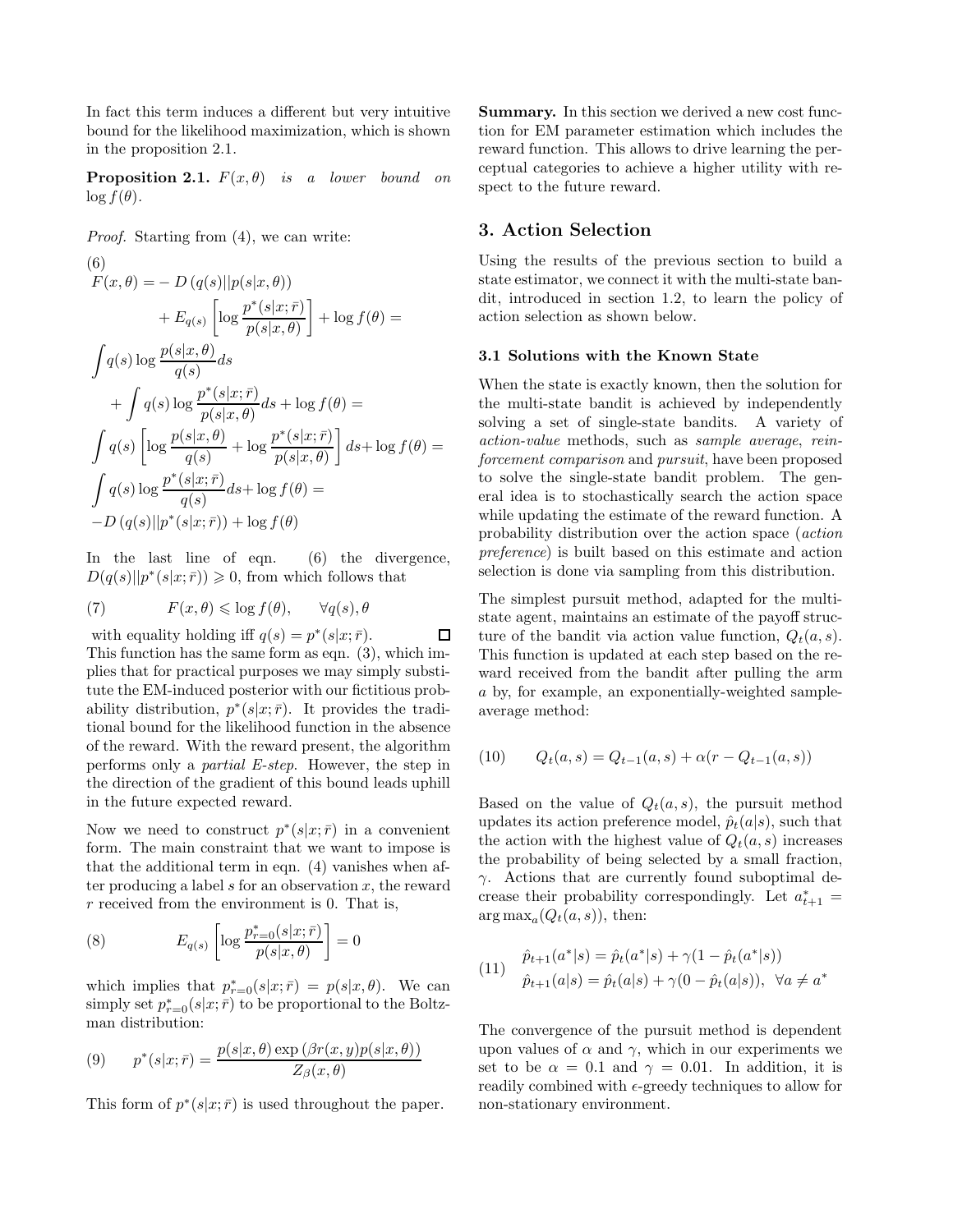### **3.2 Solutions with the Hidden state**

In the presence of the hidden state the problem of estimating the optimal action becomes more difficult. The uncertainty about the state can be dealt with by distributing the reward proportionally to the current belief about the state membership of the observation  $x^n$ .

Most of the bandit search algorithms allow for formulating a probability distribution over actions, given a state,  $p(a|s)$ . This is an arbitrary distribution which only expresses the current estimate of "action preferences". In our setting we need to map not states, but observations to actions. We can similarly construct a probability distribution  $p(a|x)$  via a set of hidden states, s:

(12)  
\n
$$
p(a|x^n) = \sum_{s} p(a, s|x^n)
$$
\n
$$
= \sum_{s} p(a|s, x)p(s|x^n)
$$
\n
$$
= \sum_{s} p(a|s)p(s|x^n)
$$

The action selection now takes into account the uncertainty about the state, encoded in the state posterior. For the purpose of bandit updates, the reward is distributed among  $M$  bandits in proportion to their contribution to  $p(a|x^n)$ :  $r(s_i) = rp(s_i|x^n)$ .

Thus, our algorithm folds the action selection policy estimation into the Expectation step of the EM algorithm while using the immediate reward signal to control the entropy of the posterior for the Maximization step. The algorithm is iterative and incremental, performing one iteration per data point, keeping only the sufficient statistics about the density function of the input space. The goal of the algorithm is to estimate the structure shown in the figure 2. It proceeds as follows:

1. Initialize

Set parameters of the M-state Bandit model to starting values; guess initial parameters of the distribution  $p(x)$  and iterate the following Expectation and Maximization steps; for each new data point:

- 2. E-step
	- (a) calculate  $p(s|x^n)$  using the Bayes rule and the current parameters of the observation model,  $p(x)$ ;
	- (b) Forward pass
		- (i) compute  $p(a|x^n)$  (eqn. 12);
		- (ii) select an arm by sampling  $p(a|x^n)$



**Figure 3:** Performance of the REM averaged over 1000 runs for different values of the parameter  $\beta$  as compared with EM.

- (c) Backward pass
	- (i) collect reward and distribute it among the states in fractions of  $p(s|x^n);$
	- (ii) calculate  $p^*(s|x^n, r^n)$  (eqn. (9));
- 3. M-step

Maximize the resulting cost, eqn. (6), with respect to parameters,  $\theta$ .

In the forward pass of the algorithm we break out of the EM's Expectation step to select an action and update the Bandit model. The yielded payoff serves as a control parameter for the EM.

### **4. Experiments**

#### **4.1 EM for state estimation**

In the first experiment we confirm the conclusions of the previous section that we can in fact use the EM framework for partially supervised tasks. We need to see that given the context of the classification task the algorithm will result in choosing the clustering configuration, which provides higher expected reward.

In the experiments of this section we compare the performance of the algorithm with the traditional EM. However, it should be understood that this comparison is for a reference only, as the EM is not designed to perform the task, which we are targeting and can only provide the "worst case" performance.

As a source of the data we use a Gaussian mixture,  $q(x) = \sum q(s)q(x|s)$ . The algorithm estimates the density  $p(x) = \sum p(s)p(x|s)$  by adjusting its parameters in an on-line fashion, upon seeing every data point,  $x^n$ . The reward is delivered after an attempt of classifying  $x^n$  to be generated by a particular component of  $p(x|s_i)$ . The experiment proceeds as follows: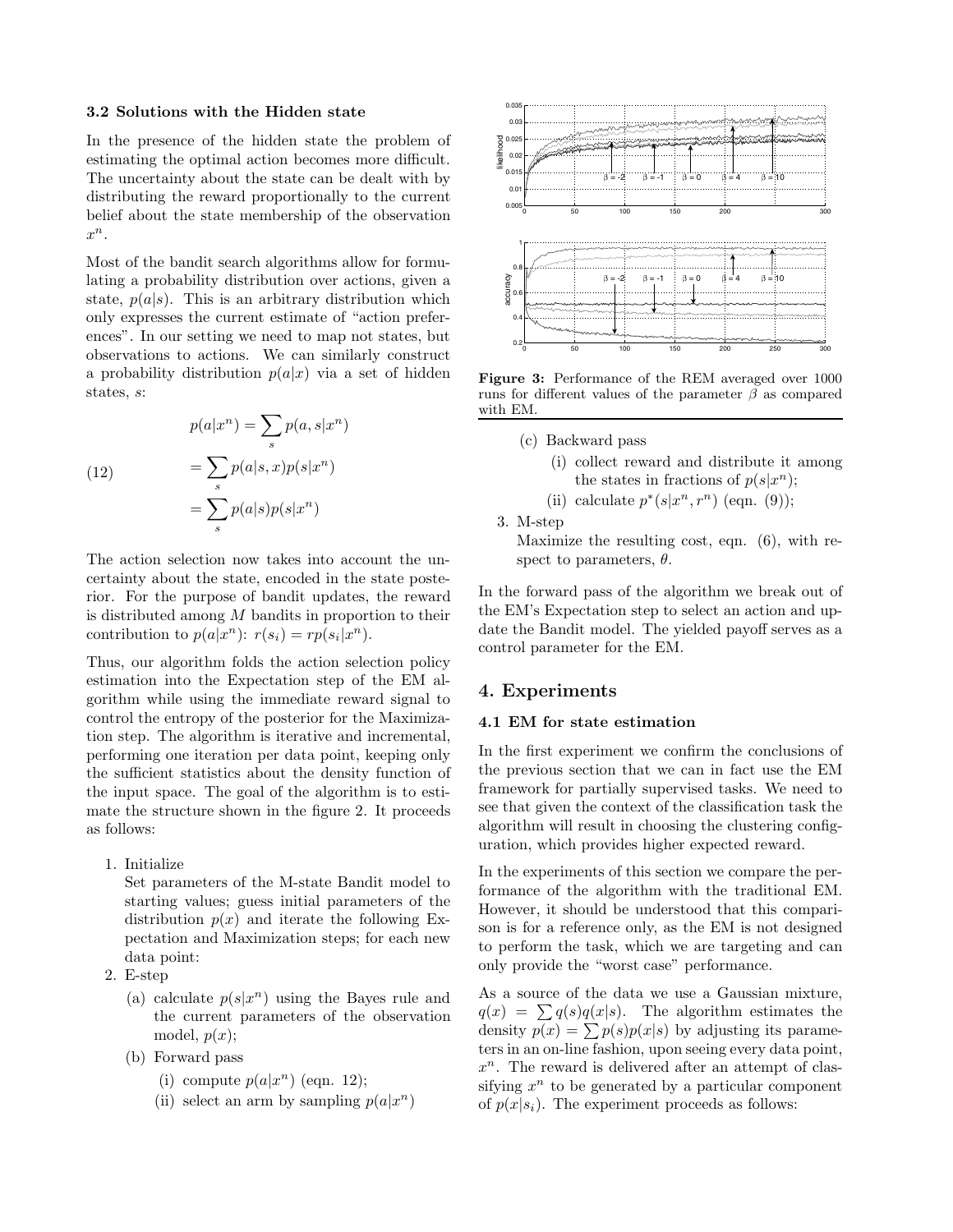

**Figure 4:** Results of a run of the algorithm for different values of  $\beta$  starting from the same initial conditions. For coefficients with opposite signs the labeling is reversed, while the uncontrolled EM produces the labeling by chance.

- 1. Initialize the generator mixture,  $q(x)$ for each state,  $s_i$ , randomly select a Gaussian observation model -  $\mu_i \sim N(\mathbf{0}, 2I)$  and  $\sigma_i = I$ ;
- 2. Iterate:
	- (a) randomly choose a generator state,  $s_k$ ;
	- (b) generate an observation,  $x^n$ , distributed with  $\mu_k$  and  $\sigma_k$ ;
	- (c) using current parameters of the model,  $p(x)$ , select a label  $l^n$ ;
	- (d) if  $l^n = s_k$ , deliver a reward of 1, otherwise, −1;
	- (e) update parameters of the model
		- (i) compute  $p^*(s|x^n; \hat{r})$  via eqn. (9);
		- (ii) perform the E-step of the EM algorithm using  $p^*(s|x^n; \hat{r})$  in place of  $p(s|x^n)$ .

The results of the incremental reinforced binary classification experiments are shown in the figure 3. The top plot shows the attained likelihood of the data after a number of randomly generated samples. The horizontal axis shows number of iterations (data points seen so far) with the likelihood plotted along the vertical axis. It is curious to see that the unguided EM (with  $\beta = 0$ ) attains the lowest likelihood. This is partially due to the fact that the EM is more likely to get stuck in the local maxima, while the reward signal delivers some extra energy for the algorithm to get out of it.

The second plot in the figure 3 complements the likelihood plot by showing the classification accuracy of the algorithm at different values of the parameter  $\beta$ . It should be expected that the accuracy of the EM used for classification would not be better than chance, since even when EM converges to the correct set of classes it does not care which source cluster corresponds to which estimated component. Positive values of the parameter  $\beta$  drive the extended EM towards correct labeling, while negative  $\beta$  drives the algorithm away from it, as can be seen in the accuracy plot.

The influence of  $\beta$  is further illustrated in the figure 4. The figure shows the resulting clustering attained with different values of  $\beta$ . It can be seen that the clusters for positive and negative values of  $\beta$  have opposite labeling while zero-valued  $\beta$  is labeled by chance. This is the desired behavior.



**Figure 5:** a) Performance on the 2-State 10-Armed binary bandit. b) Divergence between estimated and true source distributions.

### **4.2 Multi-State Bandit with Hidden State**

Binary deterministic reward models the situation where the agent always gets a fixed value of reward upon selecting the optimal action. The "partially labeled data", or the problem of transductive inference, is a special case of this setting, as one can regard a binary reward as providing the label.

### 4.2.1 Maximization of the likelihood - Binary **BANDIT**

This section shows the results on problems, in which the reward function is well aligned with the likelihood. That is, in which maximization of the reward results in the maximization of the likelihood. Results for this task are shown in figure 5. Unlike in the experiments of the previous section, the cluster identity is not important, as long as they correctly partition the input space. The multi-state Bandit essentially implements the mapping from clusters to labels.

We would also like to see if the reward-based estimator of the input density results in a better fit of the resulting observation density to the one that gets reinforced than the regular EM. In the case of a Gaussian mixture density with a known number of components (known number of states), we can measure the fit with the symmetrized KL Divergence:

(13) 
$$
S(p||q) = \frac{1}{4} \left[ (\mu_q - \mu_p)^T (\Sigma_q^{-1} + \Sigma_p^{-1}) (\mu_q - \mu_p) - tr \left( \Sigma_q^{-1} \Sigma_p + \Sigma_p^{-1} \Sigma_q - 2\mathbf{I} \right) \right]
$$

For a lack of a better analytical method, we compute this quantity for every combination of source and estimated components and select the minimum value.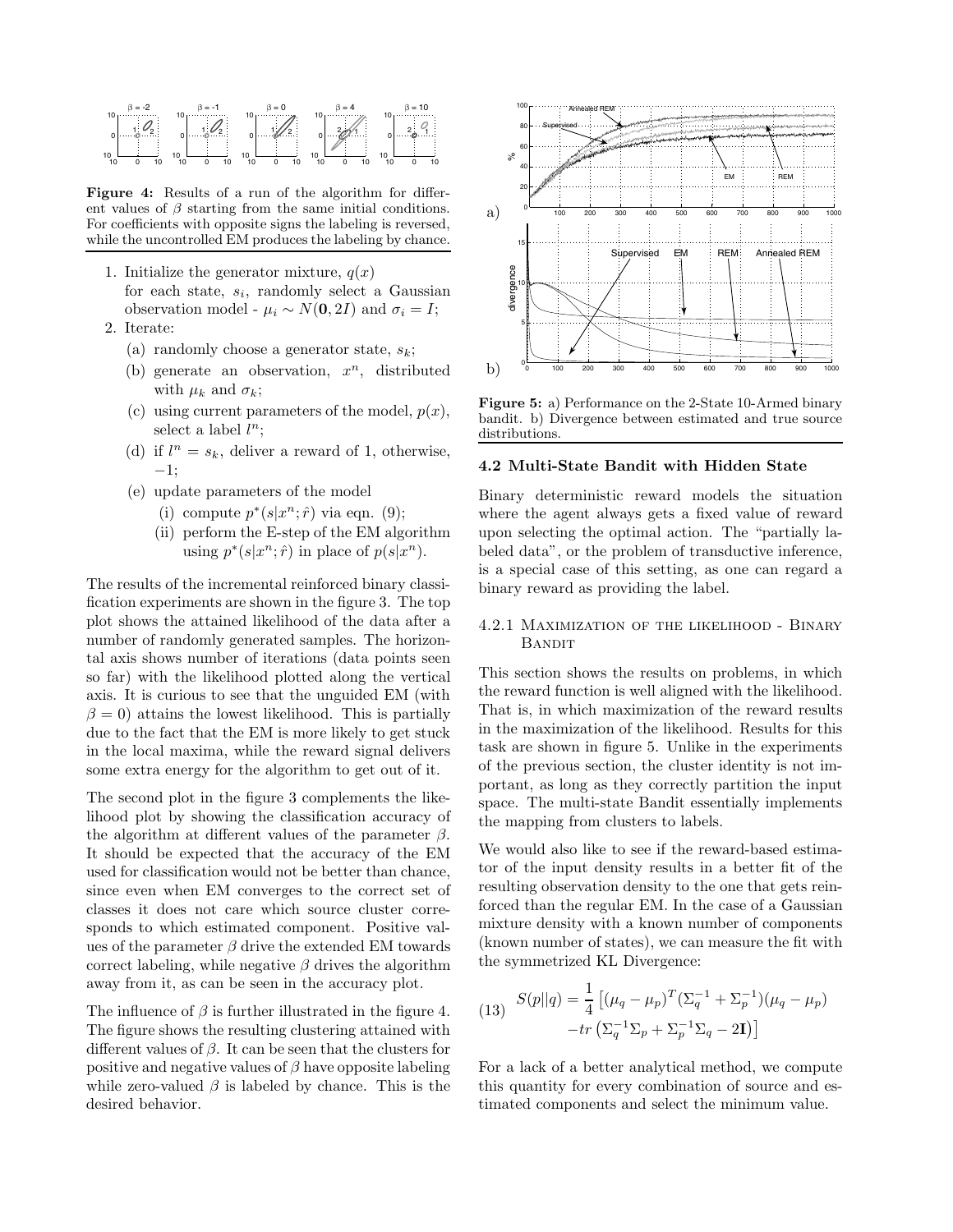We perform the experiment with a 2-state 10-arm Bandit as follows:

- 1. Initialize the generator for each state, randomly select a Gaussian observation model -  $\mu_i \sim N(0, 2I)$  and  $\sigma_i = I$ ;
- 2. Iterate:
	- (a) randomly choose a generator state,  $s_k$ ;
	- (b) generate an observation,  $x^n$ , distributed with  $\mu_k$  and  $\sigma_k$ ;
	- (c) using current parameters of the model select an action  $a^n$ ;
	- (d) if  $a^n$  is the same as the optimal arm in the generator state,  $s_k$ , deliver one unit of reward;
	- (e) update parameters of the model;

The figure 5a) shows the average amount of reward collected by Bandits trained with the EM, REM, annealed REM algorithms compared to the case where the input space is estimated via a supervised estimator. As the goal is an accurate reproduction of the source mixture, these plots need to be considered along with the divergence plots (eqn. 13), given in figure 5b). The annealed REM algorithm, which slowly increases the value of the parameter  $\beta$ , performs very well, converging even faster than the supervised case. It is somewhat puzzling, but easily explained by the fact that the annealing amounts to simultaneous exploration of all states of the bandit in the initial stages. This gives a good set of initial conditions for subsequent search in each bandit when  $\beta$  increases.

### 4.2.2 Maximization of the likelihood - Full **BANDIT**

The algorithm works with the full bandit with no modifications. The results are shown in the figure 6a). As in the case with the binary bandit, the initial convergence of both REM and Annealed REM is faster than the supervised case. The advantage, compared to EM, however, seems less spectacular than in the binary case. The divergence plots (figure 6b)), as before, show better fit of REM and Annealed REM to the source distribution.

This experiment shows the worst case scenario for the algorithm. The reward structure here has many local maxima and is "distracting" for the on-line search. The search becomes more difficult and the limitations of the search algorithm become the deciding factor in the achieved performance. However, despite the inconsistencies in the reward, the perceptual system captures the input distribution better when aided by the reward than when no feedback is given.



**Figure 6:** a) Performance on the full 2-State 10-Armed bandit. b) Divergence between estimated and true source distributions.



**Figure 7:** Performance of EM, REM and a fully supervised estimator on the problem where reward structure does not coincide with the likelihood (averaged over 2000 runs).

#### 4.2.3 Maximization of the reward

It is interesting to see how this model performs on a problem in which the reward function is not aligned with the likelihood. The problem in this section is as follows - the input data is generated from 4 2 dimensional Gaussians. However the reward is delivered in such a way that action  $a_1$  is rewarded when  $x_1^n < 1.5$ ,  $a_2$  - when  $1.5 \le x_1 < 4$  and  $a_3$  when  $x_1 > 4$ .

The performance of the model on this task is shown in the figure 7. After 2000 iterations the EM estimator yields an average reward of 0.58, Annealed REM - 0.82 and supervised estimator - 0.96 with the maximum possible reward of 1.

Figure 8 shows results of a single run of the algorithm. The left column of the figure shows the resulting positions and outlines of the mixture components. The middle column shows the classification decision regions corresponding to the clustering shown on the left. The right column shows the "cluster assignment" - matrices that map states to actions,  $p(a|s)$ . A value in k-th position of l-th row of the matrix indicates the probability of selecting an action k once the point  $x^n$  is classified as